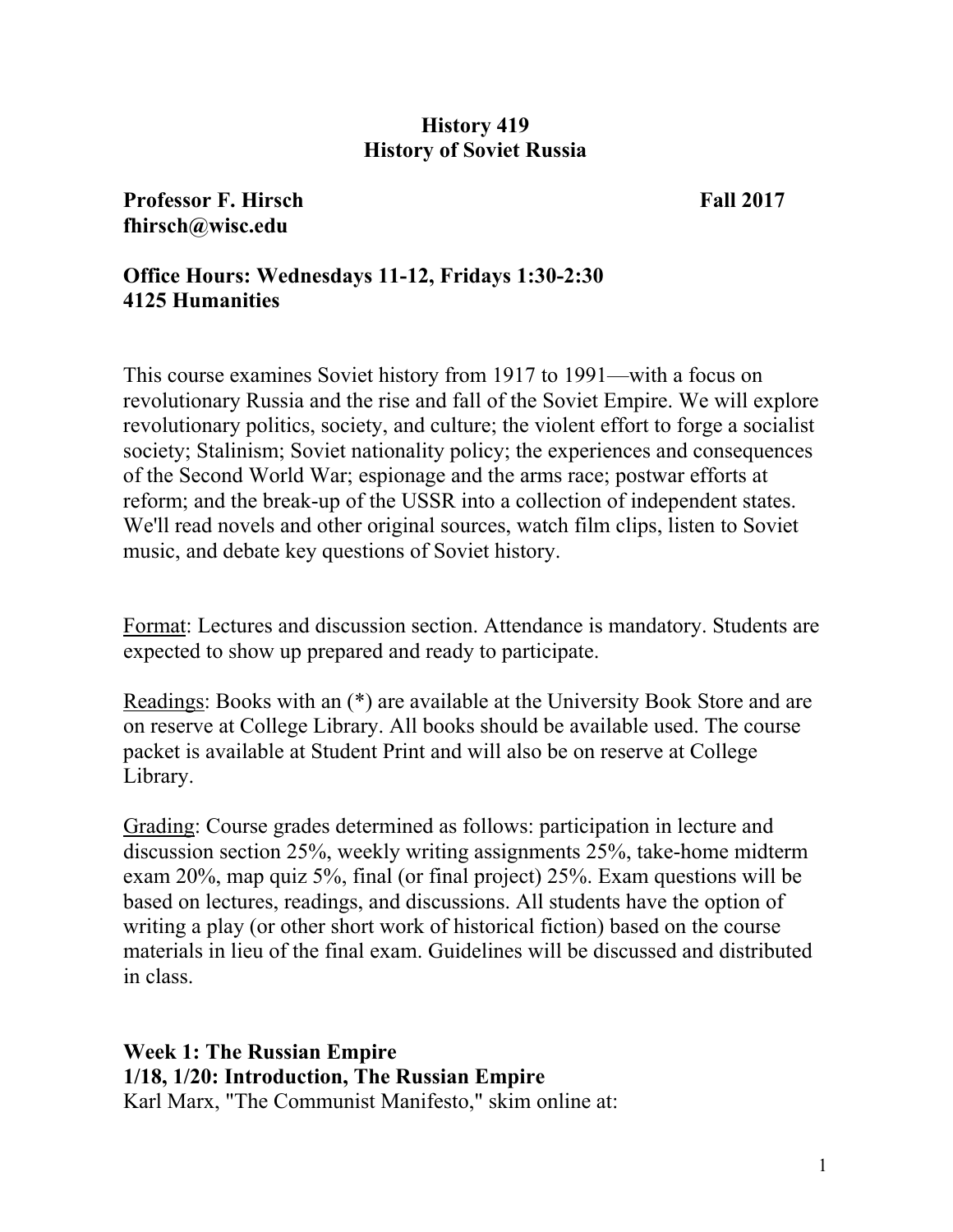http://www.gutenberg.org/cache/epub/61/pg61-images.html

## **Week 2: Revolutionary Russia 1/23, 1/25, 1/27: 1905, The Road to 1917, The February Revolution Reading for Discussion Section:**

"Programs of Russian Political Parties" (Packet) V. I. Lenin, The State and Revolution (1917), chapters 1 and 5 (Packet)

## **Week 3: 1917**

# **1/30, 2/1, 2/3: The Bolsheviks, Red October, Culture and Commemoration \*Map Handed Out in Class on 1/30**

## **Reading for Discussion Section:**

\*Eduard M. Dune, Notes of a Red Guard, ed. and trans. Diane P. Koenker and S. A. Smith (1993), pp. 3-114

## **Week 4: The Formation of the Soviet Union**

## **2/6, 2/8, 2/10: Reds and Whites, And Greens, The Nationality Question \*Map Quiz in Class on 2/10 Reading for Discussion Section:**

Dune, Notes of a Red Guard, pp. 117-230

"Lenin on Nationality Policy" (Packet)

J. V. Stalin, "The Question of the Union of the Independent National Republics" (Packet)

J. V. Stalin, "The Formation of the Union of Soviet Socialist Republics" (Packet)

## **Week 5: Whither the Revolution?**

## **2/13, 2/15, 2/17: The NEP, Bolshevik Dreams, Literature and Culture Reading for Discussion Section:**

\*Mikhail Bulgakov, Heart of a Dog, trans. Mirra Ginsburg (1964) "The New Economic Policy, Lenin, The Tax in Kind" (Packet)

## **Week 6: The Struggle for Power and the Rise of Stalin 2/20, 2/22, 2/24: The Struggle for Power I, The Struggle for Power II, Stalin and the Lenin Myth**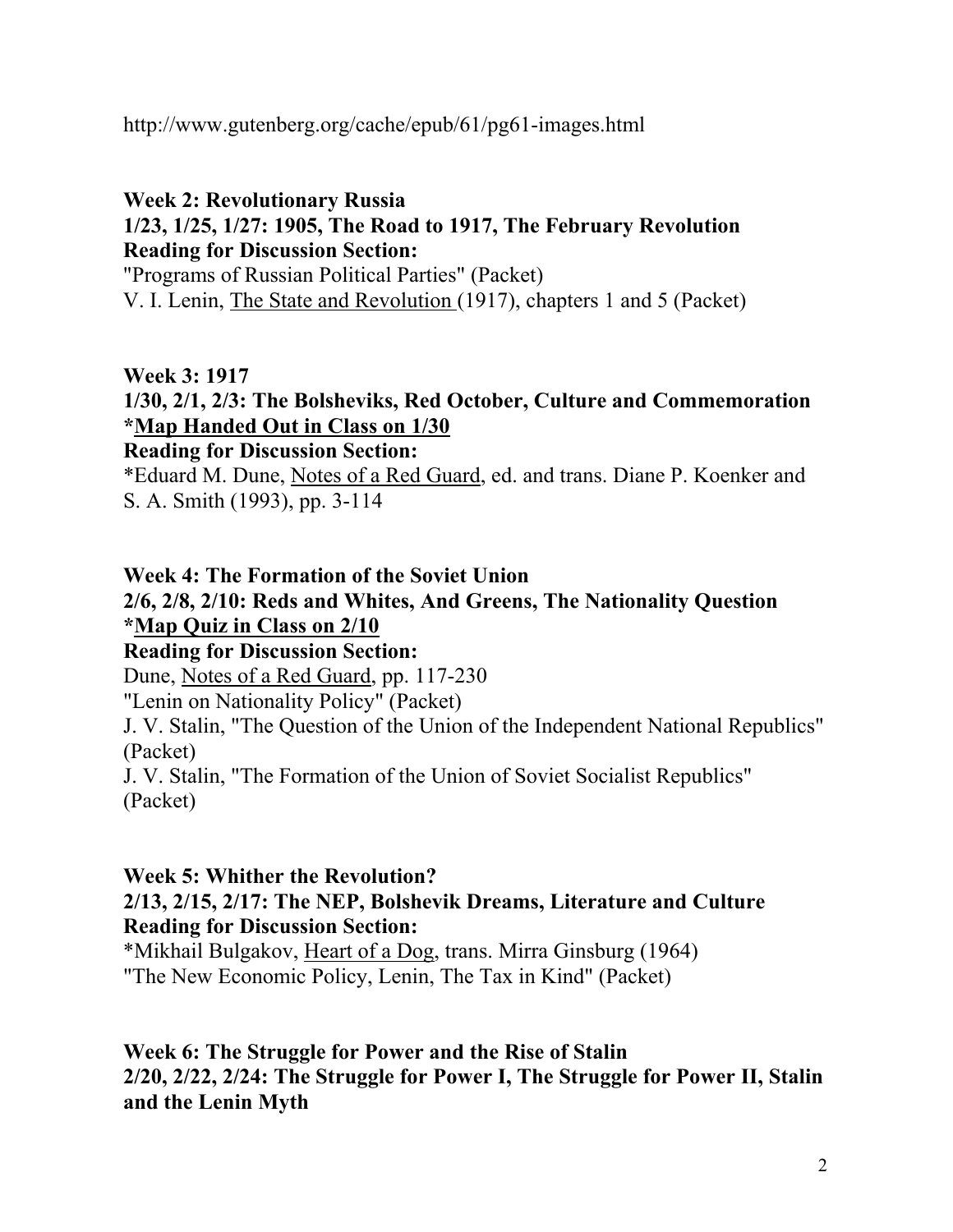### **Reading for Section:**

"Lenin on the Prerequisites for Socialism: Our Revolution" (Packet) "Lenin's 'Testament'" (Packet) "Stalin on Socialism in One Country" (Packet) Browse www.marxists.org for information about the different Bolshevik leaders and their competing visions.

**Week 7: The "Great Break" 2/27, 3/1, 3/3: Five-Year Plans, Collectivization and Industrialization, Cultural Revolution \*Midterm Questions Handed Out in Class on 2/27 Reading for Section:**  \*Lewis Siegelbaum and Andrei Sokolov, ed. Stalinism as a Way of Life,

Abridged Edition (2004), pp. 27-121.

### **Week 8: Life Under Stalin**

### **3/06, 3/08, 3/10: Hopes and Dreams, Insiders and Outsiders, Socialist Realism**

**Reading for Section:** 

\*Siegelbaum and Sokolov, ed. Stalinism as a Way of Life, pp. 122-212, 256- 304.

**Week 9: The Great Terror 3/13, 3/15, 3/17: Show Trials, Terror, Memoirs and Fiction \*Midterm Due in Class on 3/13 Reading for Section:**  \*Lydia Chukovskaya, Sofia Petrovna (1965).

**Week 10: Spring Break** 

**Week 11: The Great Fatherland War, 3/27, 3/29, 3/31: Invasion, At War, Myths and Realities Reading for Section:**  Vasily Grossman, "The Hell of Treblinka" (Packet) Ilya Ehrenburg, The War: 1941-1945, Memoirs, pp. 26-52. (Packet)